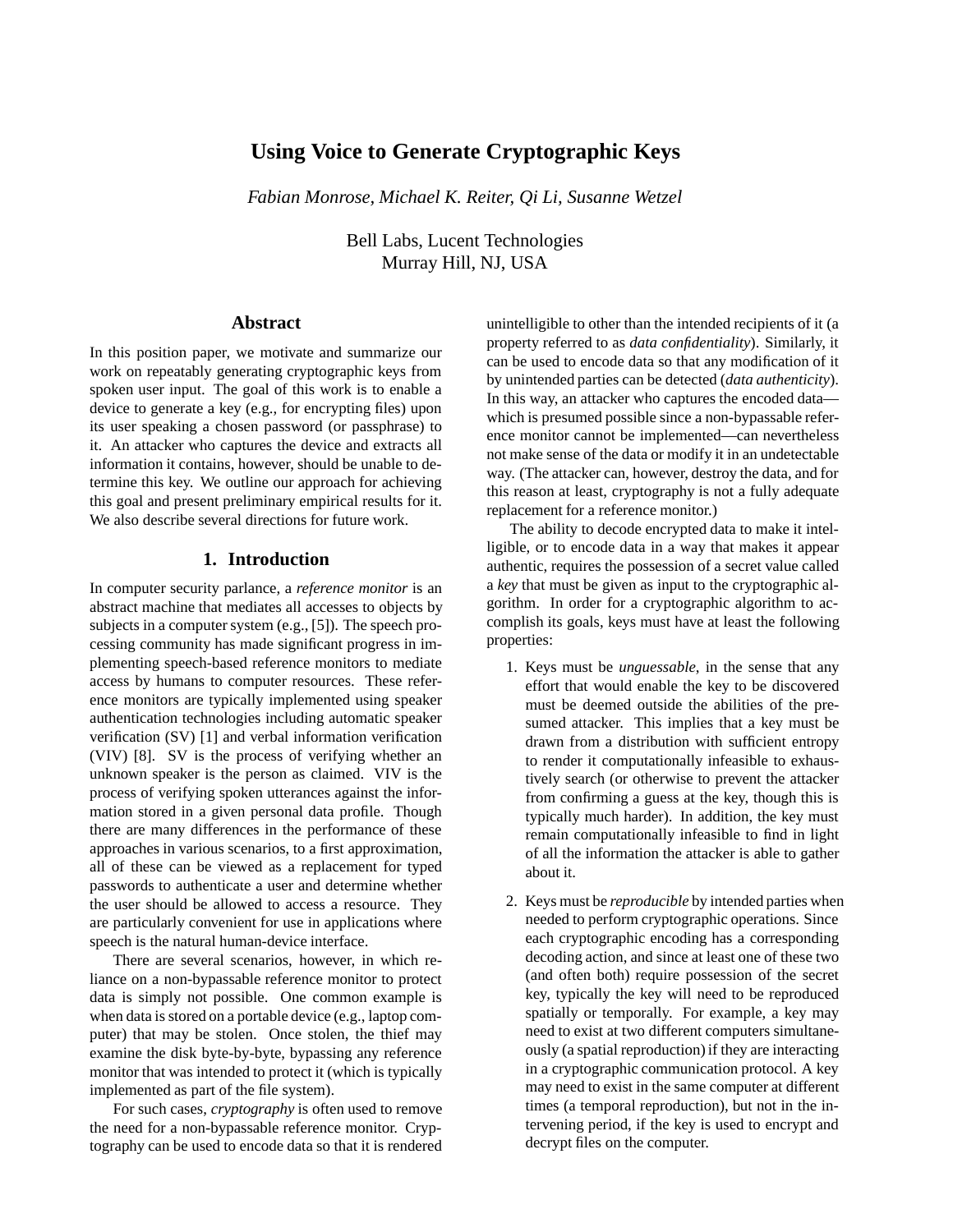# **2. Voice-generated cryptographic keys**

In this paper, we advocate research into the generation of cryptographic keys from voice input. We are primarily interested in keys that can be temporally reproduced on the same device from the same user's voice, and that are unguessable to an attacker who captures that device. This appears to be a harder problem than building a speechbased reference monitor, since a solution to our problem can be used to build a reference monitor directly: the reference monitor would take the cryptographic key derived from the voice signal as input, and compare it to what the key was supposed to be (just as a password-based login program does).

The goal of unguessability precludes perhaps the most natural approach to deriving a repeatable key from a spoken utterance: i.e., apply automatic speech recognition to recognize the password spoken, and then simply use the password as a cryptographic key. Specifically, modern ASR tools suitable for our goals can reliably recognize a vocabulary of at most about  $10<sup>4</sup>$  words under the best circumstances. A key drawn from such a small space can, of course, be easily searched by an automated attack. Moreover, requiring the user to create her password by appending several words from the vocabulary taxes the user's memory and yields marginal improvement in entropy, as experience with PINs has demonstrated. In contrast, to achieve unguessability, it is necessary to draw entropy from *how* the user speaks a password.

To be entirely clear, a solution to our problem would look as follows. The user would utter a password (or passphrase) to her device when prompted to do so. Using the voice input, the device would generate a sequence of bits (the key). Repeated utterance of the same password by the same user should regenerate the same key. However, an attacker who captures and dissects the device should be posed with a computationally infeasible task to recover that key. Ideally, the key should resist discovery even if the attacker knows the password, but even a solution relying on the secrecy of the password would have significant practical utility.

It is important to note that text dependent or speaker dependent models used for speaker verification—as are typical in the implementation of speech-based reference monitors—may leak significant information to an attacker who captures and dissects the device on which the model is stored. In the case of a password that is secret, a text dependent model can obviously leak information about what that password is. And, a speaker dependent model will generally leak information about the user's relevant voice features. Consequently, the device must generate a speaker dependent cryptographic key from a speaker's voice characteristics without referring to any text dependent or speaker dependent model. To our knowledge, this is a new challenge to speaker recognition research.

Based on this description, it should be clear that while

*false negatives* is an appropriate measure for key reproducibility, *false positives* is perhaps not the most relevant measure for the security (i.e., unguessability) of such a system. False positives does not fully capture the difficulty of the problem posed to the attacker who captures the device. Rather, measures typical in the cryptographic literature are more suitable to reasoning about the security of such a system. We describe one such measure and its use in our empirical evaluation in Section 3.3, though for completeness, we also report false positives.

# **3. Initial research**

There have been a few prior efforts to generate cryptographic keys from various types of biometric data [15, 3, 7, 12], though none with particular attention to voice. In [11], we describe our initial efforts at adapting the approach of [12] to the problem of generating a cryptographic key from a vocalized password. The work of [12] described a way of generating a *hardened password*, the entropy of which was drawn from both the secrecy of the typed password and the user's keystroke patterns (durations of keystrokes, latencies between keystrokes) while typing it. In Section 3.1 we outline the pertinent aspects of this preceding work, and then we summarize our efforts to extend this work to the voice case in Section 3.2. A brief empirical evaluation of these efforts is presented in Section 3.3.

#### **3.1. Cryptographic key generation from biometrics**

A biometric measurement can be summarized as a collection of *features*  $\phi_1, \ldots, \phi_n$ . For example, if keystroke timings are the biometric of interest,  $\phi_1$  might denote the duration of the first keystroke,  $\phi_2$  the latency between the first and second keystrokes, and so forth. The approach of [12] for generating a cryptographic key from biometrics requires that there be a way of mapping  $\phi_1,\ldots,\phi_n$  to an m-bit *feature descriptor*. Continuing with the keystroke example, the *i*-th bit  $b(i)$  of feature descriptor b might be obtained by comparing  $\phi_1$  to a fixed threshold and assigning  $b(i)$  to be 0 or 1 depending on whether  $\phi_1$  was less than or greater than the threshold.

Ideally, feature descriptors should separate users in the sense that descriptors produced by the same user are "sufficiently similar" (i.e., small intra-user variation), but ones produced by different users are "sufficiently different" (i.e., large inter-user variation). Indeed, if this property were satisfied, and if feature descriptors were reliably repeatable, then the feature descriptor could be a candidate for use as a cryptographic key. However, since users are generally not consistent in all features (and in fact may be consistent in relatively few), the challenge in generating cryptographic keys from biometrics lies in accommodating variations in those features in which a user is inconsistent while still generating the same key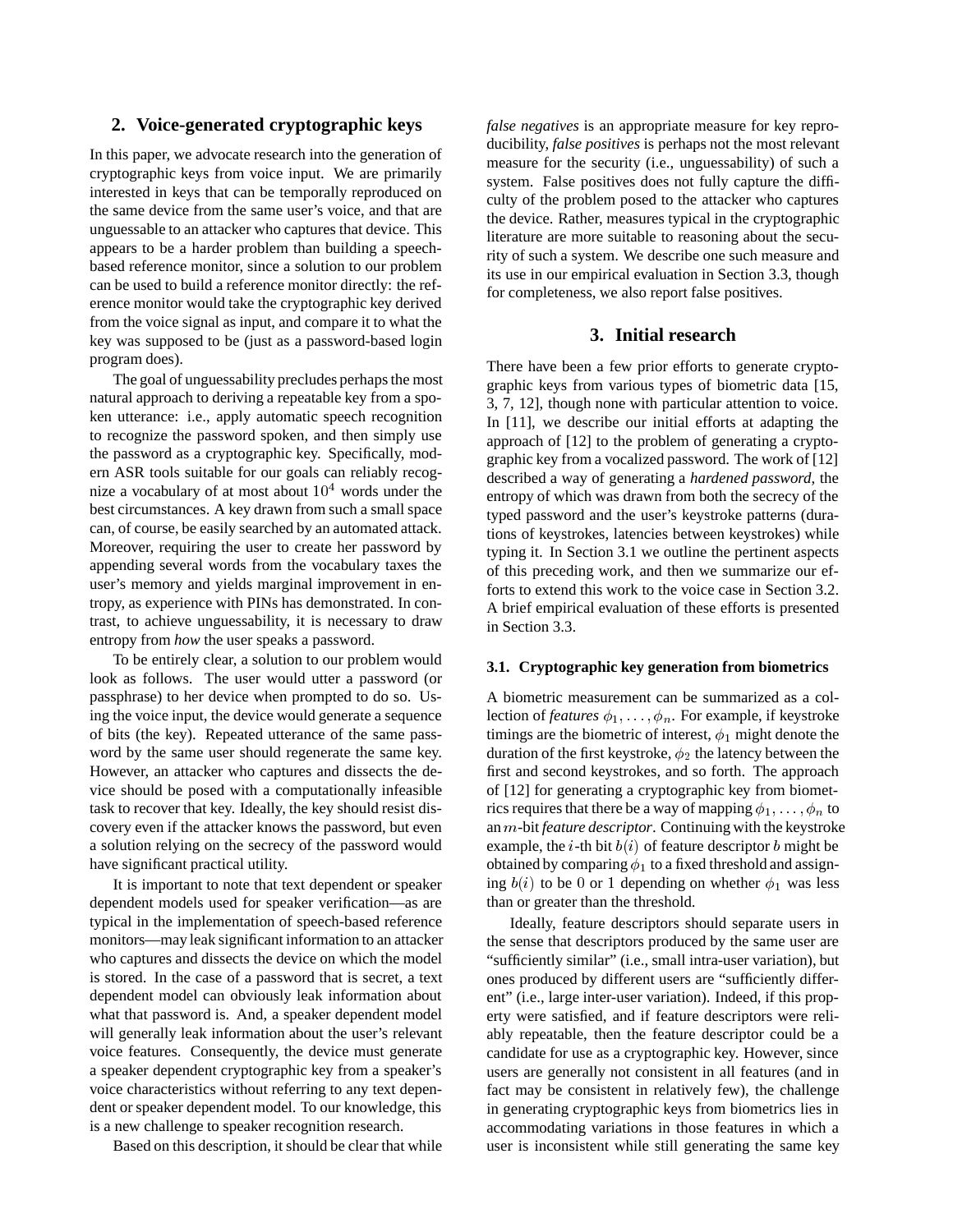each time. In addition, for schemes measuring biometrics during the entry of a secret password, it is generally necessary to hide *which* feature descriptor bits are consistent for the user, since this information could conceivably leak information to an attacker as to what the user's password is. This, in turn, could be used to attack the scheme directly (as in [12]) or possibly to better predict the values of those feature descriptor bits in which the user is consistent.

The approach of [12] for achieving these goals is to hide information about which bits of a user's feature descriptors are consistently repeatable within an  $m \times 2$  table T stored on the key generating device. During each "login", the induced feature descriptor  $b \in \{0, 1\}^m$  is used to retrieve the m elements  $\{T(i, b(i))\}_{1 \leq i \leq m}$ . Initially, the table T is populated using a *generalized secret sharing scheme* (see [13, Chapter 12] for an introduction) so that these  $m$  elements can be used to construct the same cryptographic key, regardless of the feature descriptor b. However, as the login program identifies a bit  $b(i)$  of the user's feature descriptors that is consistent from one login to the next—bit  $b(i)$  is said to be *distinguishing* the i-th row of the table is perturbed so that the retrieval of  $T(i, b(i))$  is necessary to construct that cryptographic key. (A key constructed from the table can then be tested for correctness against stored information, e.g., a file encrypted under the correct key.) So, an imposter that yields a feature descriptor b' such that  $b'(i) = 1 - b(i)$  will cause the key generation to fail. Moreover, the table T is populated using a secret sharing scheme that renders it computationally costly (and ideally infeasible) for an attacker who captures the device to determine which rows have been perturbed. So, in the limit the attacker must simply guess feature descriptors  $b'$  until it finds one that reconstructs the key. Since there are  $2<sup>m</sup>$  such feature descriptors, this becomes infeasible to search as m grows.

Due to the possibility of transient errors in the feature descriptor of the valid user (e.g., due to noise in her acoustic environment), it is generally necessary to attempt to reconstruction of the cryptographic key not only using the induced feature descriptor  $b$ , but also feature descriptors  $b'$  that are "close" to b, i.e., such that  $b'$  differs from <sup>b</sup> in a limited number of positions. We will elaborate more on this later.

#### **3.2. Generating feature descriptors from voice**

The steps of key generation that voice considerations impact most immediately are the identification of features  $\phi_1,\ldots,\phi_n$  and the means for mapping them to feature descriptors  $b \in \{0, 1\}^m$ . Here we outline the approach that we have studied so far to achieve this; a more detailed treatment is given in [11]. While many of the component algorithms described here have been borrowed from prior work in speech and speaker recognition, to our knowledge our overall algorithm is novel.



Figure 1: Segmentation

Our initial efforts into identifying suitable feature sets have utilized a representation of the user's utterance as a sequence of frames, each of which is a <sup>12</sup>-dimensional vector of cepstral coefficients characterizing a <sup>30</sup> millisecond window of the utterance (with successive windows overlapping by <sup>10</sup> milliseconds). We first apply endpoint detection, silence removal, and cepstrum mean subtraction [9] to the sequence, and then we use a text independent, speaker independent acoustic model (built from many different utterances from many different speakers) to segment this sequence of frames into  $m$  segments (see Figure 1). This algorithm, which is similar to *segmental vector quantization* [14, p. 382], begins from a segmentation of the frame sequence into  $m$ , roughly equallength segments. It then iterates the following two steps until they converge on a segmentation:

- 1. For each segment, find the centroid in the acoustic model that yields the highest likelihood score for the segment.
- 2. Use the Viterbi algorithm [16, 4] to compute a new segmentation with  $m$  segments that maximizes the product of segment likelihoods relative to the centroids chosen in Step 1.

Given the segmentation so produced, we have explored three different types of features of this segmentation to generate a feature descriptor. Here we describe only the one for which we have gathered significant empirical data. To describe these features, recall that to each segment, say the *i*-th, is associated a "closest" *centroid*  $c_i$  in the acoustic model. Moreover, let  $\mu_i$  denote the segment mean. Then, the *i*-th feature  $\phi_i$  is the position of  $\mu_i$  relative to a fixed plane translated to a coordinate system with  $c_i$  at the origin (see Figure 2). That is, if  $\alpha$  is a 12dimensional vector of coefficients specifying the plane  $\alpha$   $x = 0$  (where denotes the dot product), then the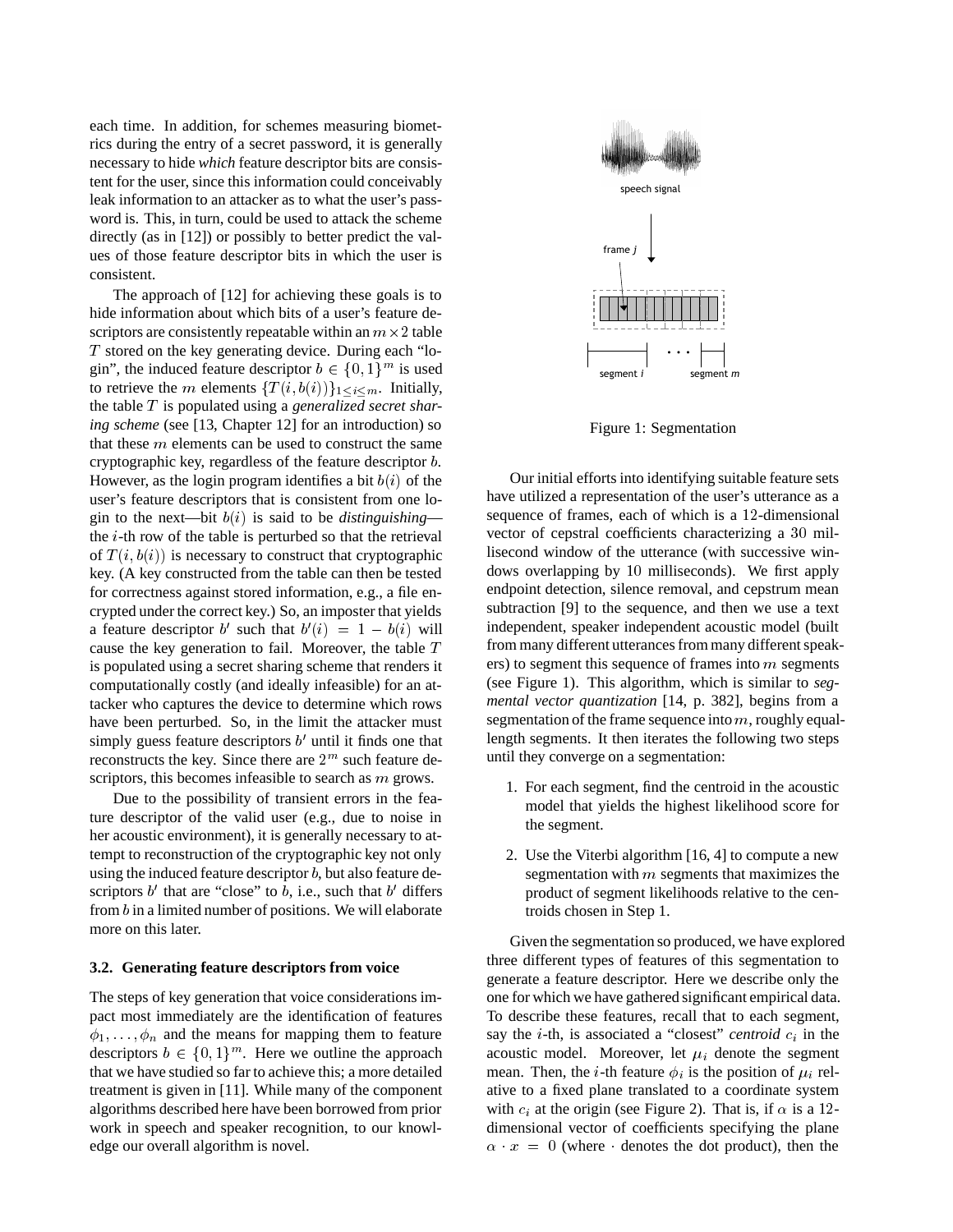

12-dimensional plane<br>Figure 2: Creation of feature descriptor bit

*i*-th feature is the value of  $\alpha$  ( $\mu_i - c_i$ ). If this value is less than a specified threshold (we use 0), then  $b(i)=0$ , and otherwise  $b(i)=1$ .

#### **3.3. Empirical evaluation**

In this section we briefly describe the performance of the algorithm described in Section 3.2 in selected empirical tests. Our empirical tests are based on a data set containing <sup>90</sup> users, each recorded during a single phone call saying the same phone number five times. The phone calls were sampled at a rate of <sup>8</sup> kHz. In the tests described here, feature descriptors were of length  $m = 46$ . Though  $m = 46$  is too small for even moderately secure applications—a table  $T$  with 46 rows can readily be exhaustively searched for the key by a modern personal computer—our results suggest that keys of at least this length can be achieved. Our current work is focused on demonstrating good results for larger keys (i.e., <sup>60</sup> bits or more).

#### *3.3.1. Measures*

Traditional measures of biometric quality are false negative and false positive rates. In our context, false negatives are attempts in which the key generating device fails to regenerate the cryptographic key despite the valid user uttering her password. Similarly, false positives are instances in which the cryptographic key is regenerated even though the user providing the input is not the valid user. False positive tests can further be differentiated on the basis of whether the imposter is uttering the user's password or something else. While good false positives in both cases is obviously desirable, we believe there is practical utility even if the password is required to be secret from the attacker.

Both of the above measures are influenced by the error correction strategy in use. As alluded in Section 3.1, the key generating device will generally attempt reconstruction of the key not only with the feature descriptor b induced by the user's utterance, but also with feature descriptors  $b'$  that are "close" to  $b$ . In the tests described here, alternative feature descriptors  $b'$  were determined by first eliminating a single bit from  $b$  and "shifting" the remaining bits forward, and then correcting for a limited number <sup>d</sup> of additional bit errors in the shifted feature descriptor. For example, if  $m = 5$  and  $b = 01101$  is the feature descriptor induced by the user's utterance, then some alternative feature descriptors that the login program attempts are obtained by eliminating  $b(2)$  to yield  $0 \perp 101$ ; shifting the remaining bits forward to yield  $0101 \perp$ ; and then generating feature descriptors of Hamming distance at most d from <sup>01010</sup> or <sup>01011</sup>. In general, the login program thus searches  $2m\sum_{i=0}^{a} \binom{m}{d}$  feature descriptors before returning a negative result to the user. The value of d that can be accommodated is dictated primarily by the computation time the device is allowed to spend before returning a negative answer to the user. Thus, this is dependent on both the application and the cost of performing reconstructions from the table  $T$  on that device. Here we describe results using  $d = 3$  and  $d = 4$ .

As we alluded previously, however, false positives are not the best measure of security for our schemes, since an attacker who captures the key generating device has significantly more avenues to attempt to recover the key than merely speaking the password (or potential passwords) to the device. As a result, we have focused on a different measure of security for our schemes, which we believe conservatively estimates the effort required for an attacker to recover the key even if given direct access to the table T . This measure, called *guessing entropy* [10, 2], is a measure intuitively defined as follows. (For a precise definition in our context, see [12].) Consider a game in which an attacker is presented with a table T of an unknown user selected at random from a finite population A of users. The goal of the attacker is to find the cryptographic key of this user by selecting feature descriptors b, retrieving elements  $\{T(i, b(i))\}_{1\leq i\leq m}$ from the table, and reconstructing a value from these elements, which the attacker may then test to see if this is the right value (e.g., by using it to decrypt a file). Guessing entropy is the expected number of feature descriptors that the attacker must examine in this way before finding the key. To make this game as advantageous for the attacker as possible, we allow the attacker to have perfect knowledge of the population A, i.e., precise knowledge for each user of which of the user's feature descriptor bits are distinguishing and, for those that are, what the typical value of that bit is. The attacker can then select feature descriptors for the candidate table in an optimal order to minimize its expected number of tries.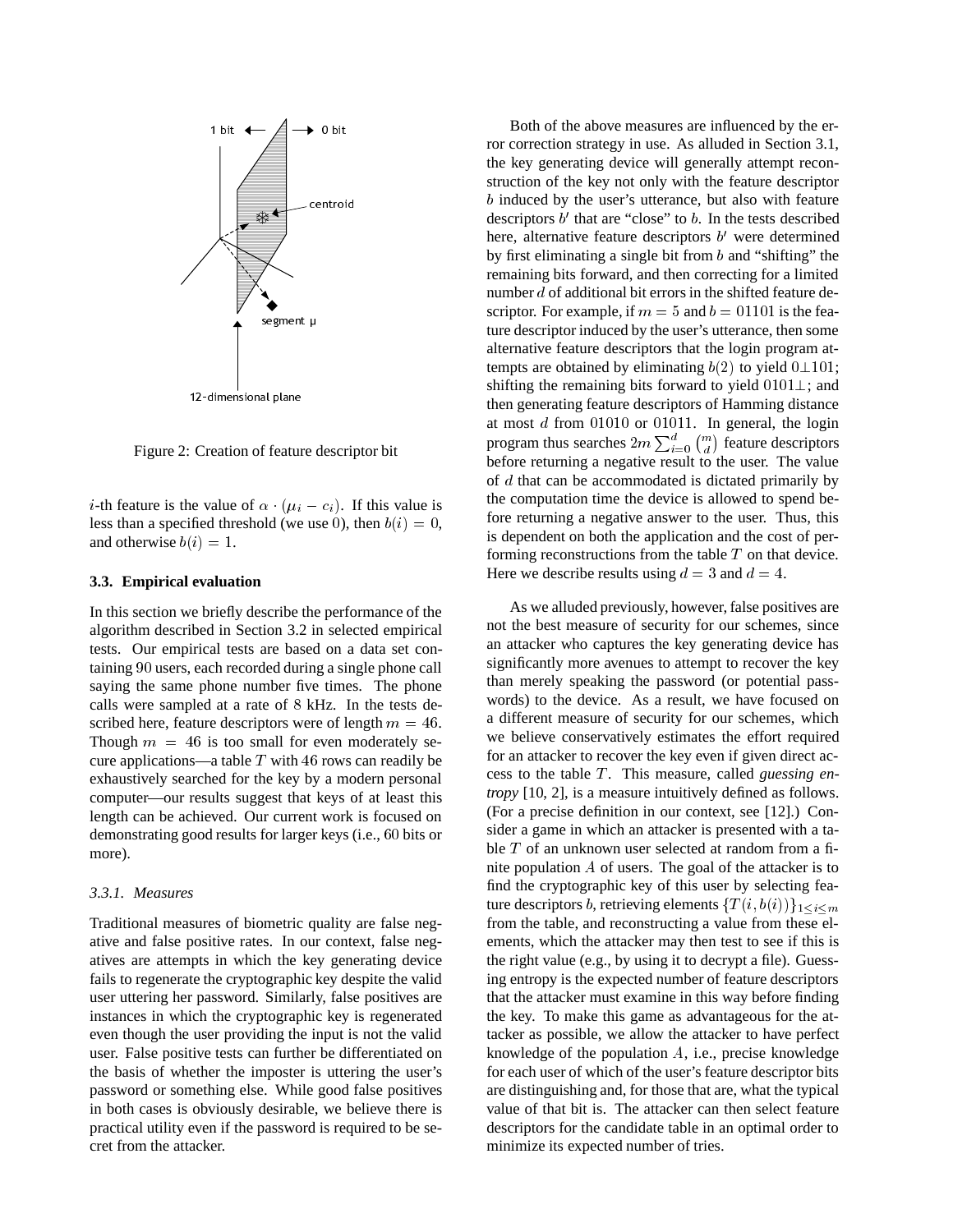# *3.3.2. Results*

We have evaluated the guessing entropy, false negative rate, and false positive rate of the algorithm described in Sections 3.1–3.2. These measures are illustrated in Figures 3–5 for tests involving the previously described recordings of <sup>90</sup> users (in "windows" of size <sup>10</sup>; see below). Each test is parameterized by a value  $k$  (defined in [11]) that intuitively indicates the sensitivity of our scheme; i.e., smaller values of  $k$  indicate a more sensitive scheme that generally yields more distinguishing features, and larger values of  $k$  indicate a less sensitive scheme. For each value of k, planes (i.e., vectors  $\alpha$ ; see Section 3.2) were randomly sampled from among those with coefficients in  $\{-1, 0, 1\}$  and with up to five nonzero coefficients each. For each such plane, four of each user's utterances were used to train a table  $T$  for that user (see Section 3.1), and then the guessing entropy was computed for those tables. The one remaining utterance for each user was used as a test utterance to compute a false negative rate. Twenty different utterances chosen at random from other users (i.e., an "open set" experiment) were tested against each table  $T$  to compute false positive rates. In one false positive test, denoted "FP – same" in Figures 4 and 5, these other users said the same phone number as the user who trained the table. In another test, denoted "FP – diff", they said different phone numbers, which happen to be highly correlated to one another but not to the number used to train the table.



Figure 3: Guessing entropy

Due to computational cost of computing guessing entropy for a collection of tables (which grows rapidly with the number of users), we divided the <sup>90</sup> users in our test into windows of size <sup>10</sup> and performed the described test on each window of <sup>10</sup>. The plotted points are then the average of the results for the <sup>9</sup> windows.

The results shown in Figures 3–5 provide evidence that our approach to key generation from voice may yield good security and reliability in practice, once properly tuned. In particular, the point  $k = 0.712$  with  $d = 3$ provides an example achieving false negatives under 9%,



Figure 4: False negatives and positives,  $d = 3$ 

false positives of roughly  $2\%$  when the imposter says a different password, and entropy of roughly 98% of maximum. Since guessing entropy is already a conservative measure of security, a value of 98% of maximum still may provide a strong degree of confidence. Figure 5 demonstrates an even better data point: the point  $k = 0.65$  with  $d = 4$  yields false negatives under 2%, false positives of roughly 2% when the imposter says a different password, and 100% of the maximum entropy. Note, however, that setting  $d = 4$  expends significantly more computation than  $d = 3$  to attempt to reconstruct the key, and so may not be suitable for use with resource constrained devices.



Figure 5: False negatives and positives,  $d = 4$ 

# **4. Future work**

The initial research described in Section 3 has exposed numerous opportunities for future research in the generation of cryptographic keys from biometrics and specifically voice. An immediate direction for future work is more comprehensive testing of our present approach, using larger data sets and utterances recorded in multiple